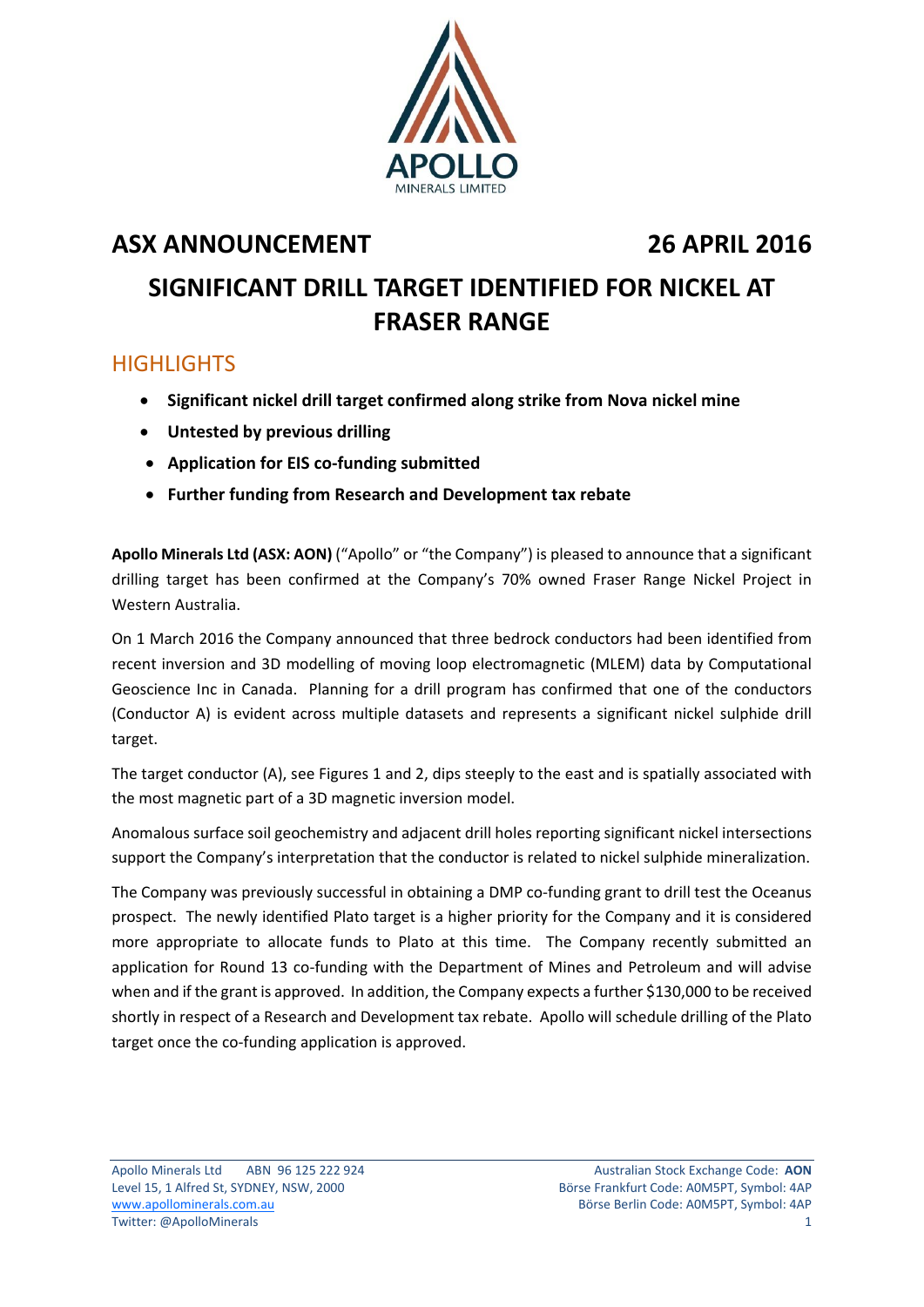

*Figure 1 – Plato Prospect showing location of significant drill target over a 1VD magnetic image*



### *Figure 2 – Diagrammatic section showing conductor A and proposed drill holes. The conductor and magnetic target have not been tested by previous drilling*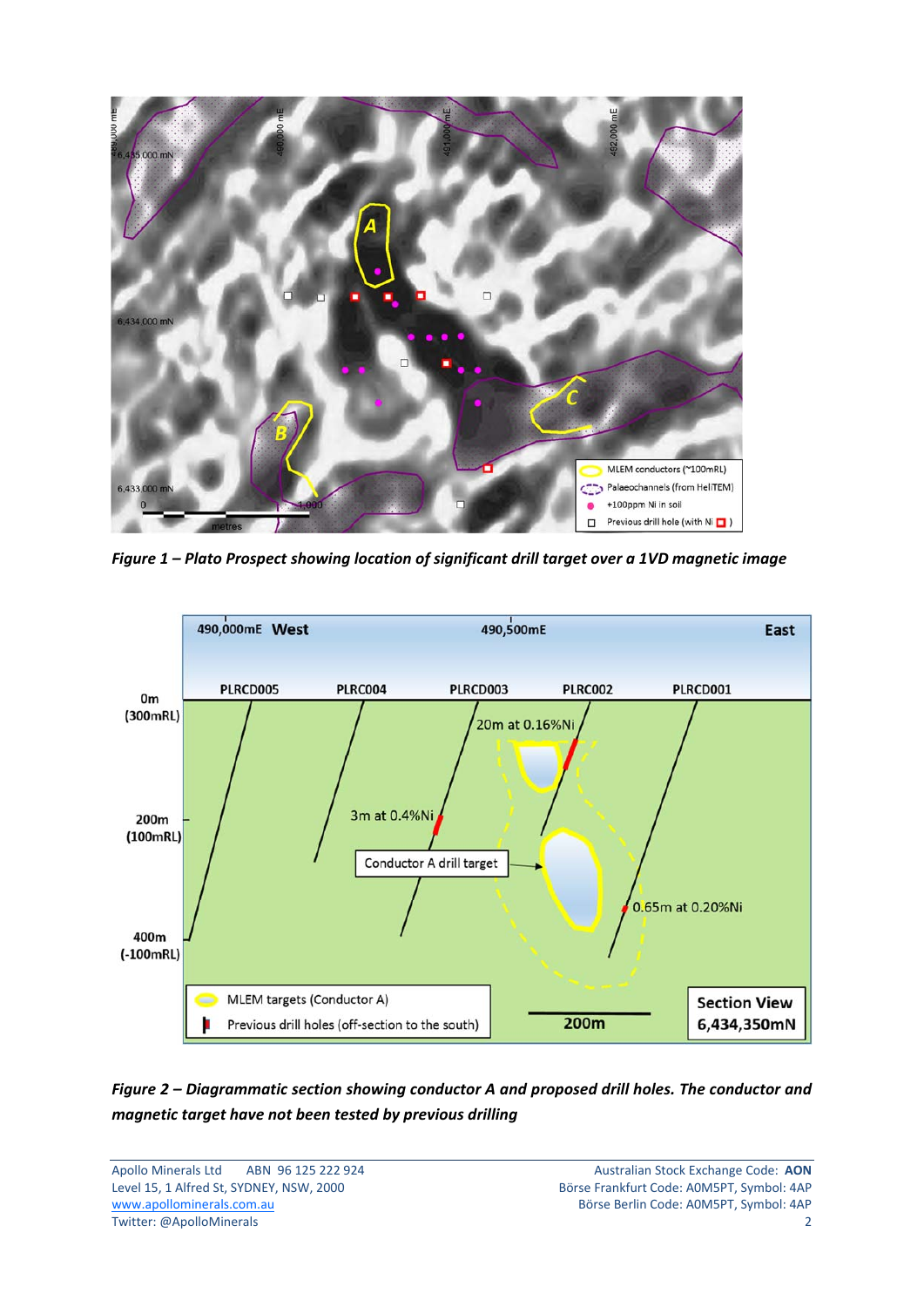### **Corporate**

In conjunction with Australian and overseas exploration work, Apollo is continuing to review proposals for new opportunities and will provide an update when an appropriate transaction is identified.

## ABOUT APOLLO MINERALS

Apollo Minerals Ltd (ASX code: AON) is a minerals explorer and developer with projects focused in South Australia and Western Australia.

In Australia, Apollo has two projects in areas which host world class deposits:

- 1. South Australian IOCG and gold project in Gawler Craton, and
- 2. Western Australian nickel project in Fraser Range Province.

In South Australia, the Titan Base‐Precious Metals project is situated close to existing infrastructure including the Darwin‐Adelaide railway line, highway and ports. Exploration is focused on discovering a major IOCG deposit in a new frontier of the world-class Gawler Craton. This project consists of:

- Commonwealth Hill Project JV (Apollo 100% interest)
- Eaglehawk JV (Apollo earning an interest through farm‐in)
- Aurora Tank JV (Apollo 25%, earning an interest through farm-in)

In Western Australia, Apollo acquired a 70% interest in the Orpheus JV project in the Fraser Range, Western Australia from Enterprise Metals Ltd (ASX: ENT). Under the agreement Enterprise will be free carried until Apollo delivers a Bankable Feasibility Study for a mining area. Apollo is actively seeking to discover massive Ni‐Cu sulphide mineralisation within an emerging world class, nickel province.

In the Fraser Range of Western Australia, Apollo is exploring for 'Nova style' nickel deposits within the high density Fraser Zone representing the mafic-ultramafic Fraser Complex.



Apollo Minerals Ltd ABN 96 125 222 924 Australian Stock Exchange Code: **AON** Level 15, 1 Alfred St, SYDNEY, NSW, 2000 Börse Frankfurt Code: A0M5PT, Symbol: 4AP www.apollominerals.com.au 
Börse Berlin Code: A0M5PT, Symbol: 4AP Twitter: @ApolloMinerals 3